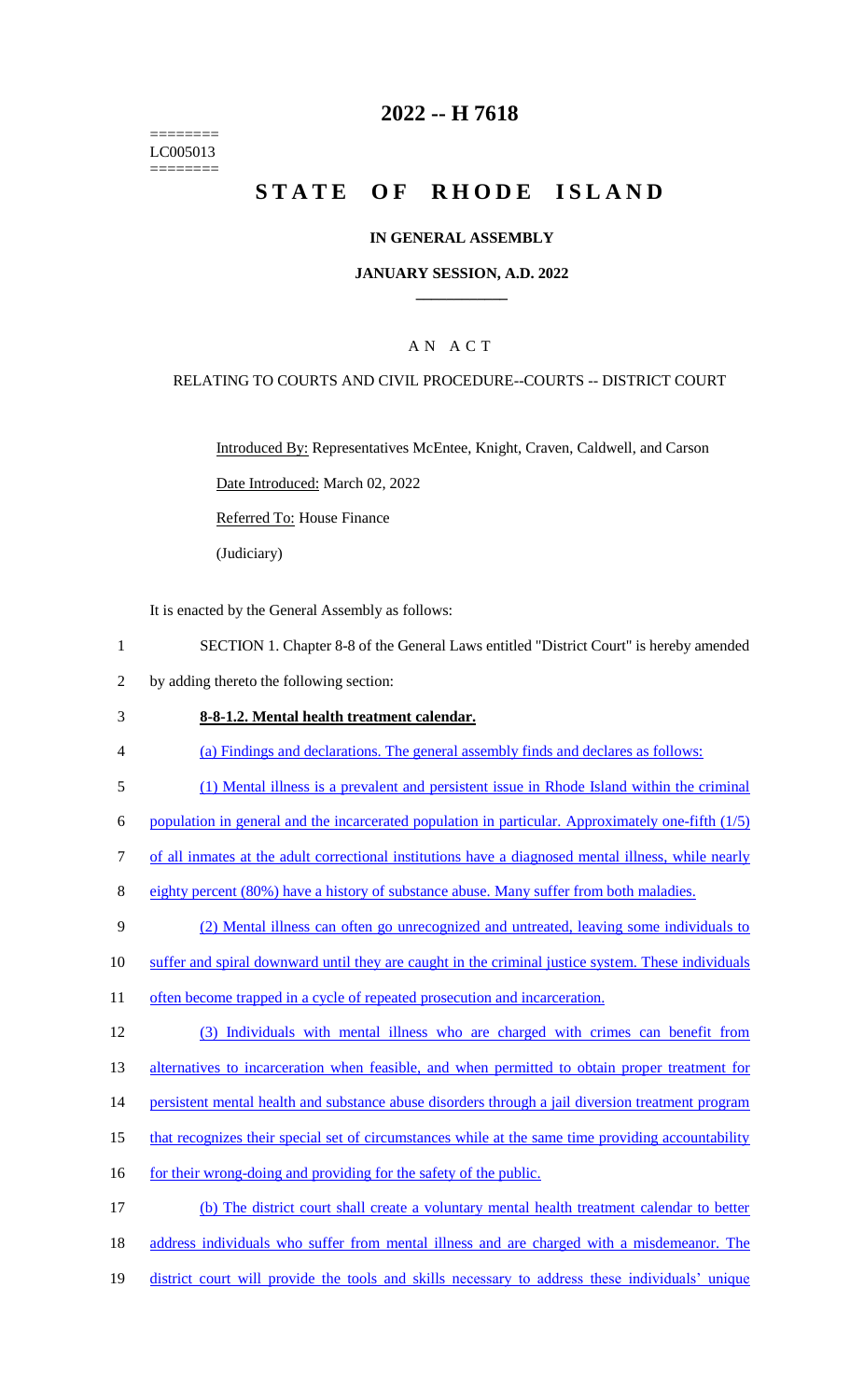- 1 challenges thus helping them develop the insight needed to reintegrate successfully into society and
- 2 maintain a productive and law-abiding lifestyle within the community.
- 3 (c) There shall be established, funded and staffed a mental health alternative sentencing 4 and treatment calendar within the jurisdiction of the district court for hearing, addressing and 5 disposing of certain misdemeanor offenses in an effort to direct eligible defendants into a court 6 program that integrates support and treatment plans with the judicial process, potentially resulting 7 in alternatives to traditional prosecution, sentencing and incarceration; reducing the risk of 8 recidivism; realizing cost savings for the state and increasing public safety. Successful completion 9 may result in a full dismissal of charges or in reduced charges and alternative sentencing. The 10 mental health treatment calendar shall be overseen by a district court magistrate to be appointed 11 pursuant to § 8-8-16.2, subject to an appropriation made by the general assembly. 12 (d) The chief judge of the district court shall create a mental health treatment calendar in 13 the district court and shall assign a district court magistrate and associated personnel to the extent 14 necessary to hear and decide all criminal actions involving offenses committed by defendants 15 accepted into the program. [The calendar shall be called the mental health treatment calendar.] 16 (e) An eligible defendant is any person who stands charged in a district court complaint 17 with one or more misdemeanors, and: 18 (1) Suffers from a mental, behavioral or emotional disorder resulting in serious functional 19 impairment which substantially interferes with or limits one or more major life activities; and 20 (2) Is determined by the court to be appropriate for participation in the mental health 21 treatment calendar. 22 (3) An individual's history of substance and alcohol abuse may also be considered to the 23 extent necessary to make a proper diagnosis of a co-occurring disorder. 24 SECTION 2. This act shall take effect upon passage.

======== LC005013 ========